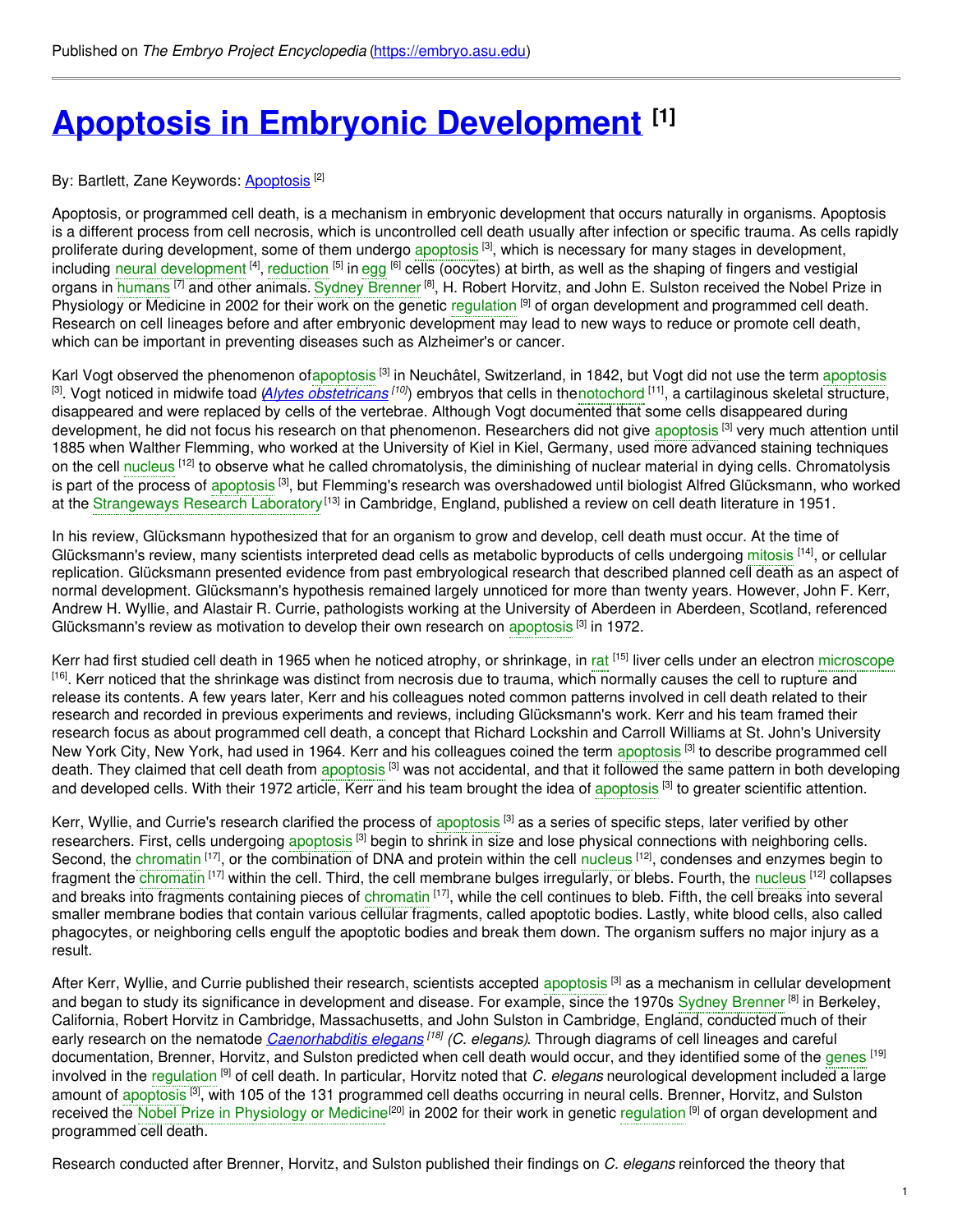programmed cell death through [apoptosis](https://embryo.asu.edu/search?text=apoptosis) <sup>[3]</sup> is essential for development in animals. In 1993, scientists working with Horvitz found that a gene in mice was very similar to the gene that codes for an enzyme that causes cell death during development in *C. elegans*. The research showed that the[apoptosis](https://embryo.asu.edu/search?text=apoptosis) [3] observed in *C. elegans* also occurs in mammals.

In 1997, Michael Jacobson and researchers at the MRC Lab of Molecular Biology in Cambridge, England, outlined the importance of cell death in animals in the article "Programmed Cell Death in Animal Development". Jacobson and colleagues claimed that the primary functions of [apoptosis](https://embryo.asu.edu/search?text=apoptosis) <sup>[3]</sup> are to sculpt the organism by deleting unwanted structures, controlling the number of cells, and eliminating nonfunctional, harmful, abnormal, or misplaced cells. Absence of [apoptosis](https://embryo.asu.edu/search?text=apoptosis) <sup>[3]</sup> can include malformations of digits, decreased neurological function, malformations of the heart, or even cancer. For example, soft tissue cells between the fingers and toes undergo [apoptosis](https://embryo.asu.edu/search?text=apoptosis) <sup>[3]</sup> in order to separate the digits from each other during development. The proper formation of heart loops also relies on the process of [apoptosis](https://embryo.asu.edu/search?text=apoptosis)<sup>[3]</sup>.

In his article "The Apoptotic Oocyte," Gary Wessel from Brown University in Providence, Rhode Island, discusses the role of [apoptosis](https://embryo.asu.edu/search?text=apoptosis) <sup>[3]</sup> in human females. Human female oocytes undergoapoptosis <sup>[3]</sup> during development and after birth. Scientists estimate that seven to eight million oocytes are formed in the [fetus](https://embryo.asu.edu/search?text=fetus) <sup>[21]</sup>, which are reduced to about 100,000 oocytes at birth, and then only a few hundred at the onset of menopause.

Apoptosis occurs not only during embryonic development, but also after birth. In [humans](https://embryo.asu.edu/search?text=humans) <sup>[7]</sup> for example, brain cells undergo [apoptosis](https://embryo.asu.edu/search?text=apoptosis) <sup>[3]</sup> prior to and following birth to eliminate excess brain cells and streamline nerve impulses. Apoptosis also occurs in some cells that the body identifies as cancerous to prevent the spread of the cancer and kill the cancerous cells. However, unregulated [apoptosis](https://embryo.asu.edu/search?text=apoptosis) <sup>[3]</sup> can cause disorders, such as Alzheimer's disease and amyotrophic lateral sclerosis, which is a motor [neuron](https://embryo.asu.edu/search?text=neuron) <sup>[22]</sup> disease.

# **Sources**

- 1. Barres, Ben A., and Martin C. Raff. "Axonal Control of Oligodendrocyte Development." *The Journal of Cell Biology* 147 (1999): 1123–8. <u><http://jcb.rupress.org/content/147/6/1123.full></u> <sup>[23]</sup> (Accessed June 7, 2017).
- 2. Brenner, Sydney. "The genetics of Caenorhabditis elegans." *Genetics* 77 (1974): 71–94. <http://www.genetics.org/content/genetics/77/1/71.full.pdf><sup>[24]</sup> (Accessed June 7, 2017).
- 3. Clarke, Peter G. H., and Stephanie Clarke. "Nineteenth Century Research on Naturally Occurring Cell Death and Related Phenomena." *Anatomy and Embryology* 193 (1996): 81–99.
- 4. Flemming, Walther. *Über die Bildung von Richtungsfiguren in Säugethiereiern Beim Untergang Graaf'scher Follike*.*l* [On Formation of Directional Figures in Mammalian Animals When the Graafian Follicle Disappears]. Kiel: 1885.
- 5. Glücksmann, Alfred. "Cell Deaths in Normal Vertebrate Ontogeny."*Biological Reviews* 26 (1951): 59–86.
- 6. Honig, Lawrence S., and Roger N. Rosenberg. "Apoptosis and Neurologic Disease."*The American Journal of Medicine* 108 (2000): 317–30.
- 7. Kerr, John F. "A Histochemical Study of Hypertrophy and Ischaemic Injury of Rat Liver with Special Reference to Changes in Lysosomes." *The Journal of Pathology and Bacteriology* 90 (1965): 419–35.
- 8. Kerr, John F., Andrew H. Wyllie, and Alastair R. Currie. "Apoptosis: A Basic Biological Phenomenon with Wide-Ranging Implications in Tissue Kinetics." *British Journal of Cancer* 26 (1972): 239–57.
- <https://www.ncbi.nlm.nih.gov/pmc/articles/PMC2008650/pdf/brjcancer00355-0003.pdf> <sup>[25]</sup> (Accessed June 7, 2017). 9. Jacobson, Michael D., Miguel Weil, and Martin C. Raff. "Programmed Cell Death in Animal Development." *Cell* 88 (1997): 347–54. <u><http://www.sciencedirect.com/science/article/pii/S0092867400818735></u> <sup>[26]</sup> (Accessed June 7, 2017).
- 10. Lockshin, Richard A., and Carroll M. Williams. "Programmed Cell Death—II. Endocrine Potentiation of the Breakdown of the Intersegmental Muscles of Silkmoths." *Journal of Insect Physiology* 10 (1964): 643–9.
- 11. Nobel Media. "The Nobel Prize in Physiology or Medicine 2002."*Nobelprize.org*. [http://www.nobelprize.org/nobel\\_prizes/medicine/laureates/2002/](http://www.nobelprize.org/nobel_prizes/medicine/laureates/2002/)<sup>[27]</sup> (Accessed March 15, 2014).
- 12. Peter, Marcus E., Armin E. Heufelder, and Michael O. Hengartner. "Advances in Apoptosis Research."*Proceedings of the* National [Academy](https://embryo.asu.edu/search?text=National%20Academy%20of%20Sciences) of Sciences<sup>[28]</sup> 94 (1997): 12736–7. <http://www.pnas.org/content/94/24/12736.full><sup>[29]</sup> (Accessed June 7, 2017).
- 13. Reynaud, Karine, and Marc-Antoine Driancourt. "Oocyte Attrition."*Molecular and Cellular Endocrinology* 163 (2000): 101– 8.
- 14. Sulston, John, and Sydney [Brenner](https://embryo.asu.edu/search?text=Sydney%20Brenner)<sup>[8]</sup>. "The DNA of Caenorhabditis Elegans." Genetics 77 (1974): 95–104. <http://www.genetics.org/content/genetics/77/1/95.full.pdf> <sup>[30]</sup> (Accessed June 7, 2017).
- 15. Vogt, Karl Christoph. *Untersuchungen Über Die Entwicklungsgeschichte der Geburtshelferkröte (Alytes Obstetricans)*. [Investigations on The Developmental History of the Midwife Toad (Alytes Obstetricans)]. Solothurn: Jent & Gassmann, 1842. [https://books.google.com/books/about/Untersuchungen\\_über\\_die\\_Entwicklungsges.html?id=FjtOAAAAcAAJ](https://books.google.com/books/about/Untersuchungen_%C3%BCber_die_Entwicklungsges.html?id=FjtOAAAAcAAJ) [31] (Accessed June 7, 2017).
- 16. Wessel, Gary M. "The Apoptotic Oocyte." *Molecular Reproduction and Development* 77 (2010).
- 17. Yuan, Junying, Shai Shaham, Stephane Ledoux, Hilary M. Ellis, and H. Robert Horvitz. "The C. Elegans Cell Death Gene Ced-3 Encodes a Protein Similar to Mammalian Interleukin-1β-Converting Enzyme." *Cell* 75 (1993): 641–52.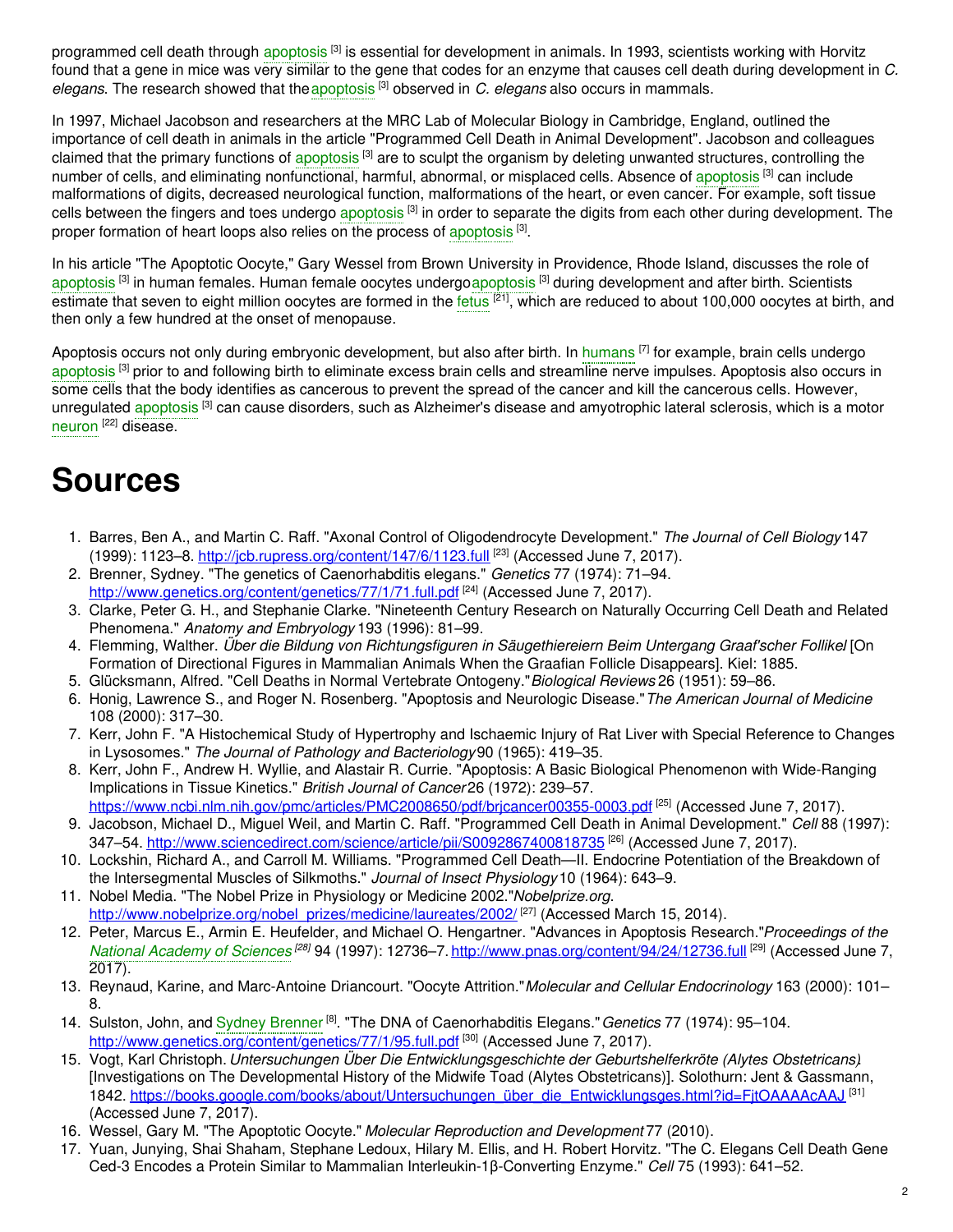Apoptosis, or programmed cell death, is a mechanism in embryonic development that occurs naturally in organisms. Apoptosis is a different process from cell necrosis, which is uncontrolled cell death usually after infection or specific trauma. As cells rapidly proliferate during development, some of them undergo apoptosis, which is necessary for many stages in development, including neural development, reduction in egg cells (oocytes) at birth, as well as the shaping of fingers and vestigial organs in humans and other animals. Sydney Brenner, H. Robert Horvitz, and John E. Sulston received the Nobel Prize in Physiology or Medicine in 2002 for their work on the genetic regulation of organ development and programmed cell death. Research on cell lineages before and after embryonic development may lead to new ways to reduce or promote cell death, which can be important in preventing diseases such as Alzheimer's or cancer.

### **Subject**

[Apoptosis](https://embryo.asu.edu/library-congress-subject-headings/apoptosis) <sup>[32]</sup> [Brenner,](https://embryo.asu.edu/library-congress-subject-headings/brenner-sydney) Sydney <sup>[33]</sup> [Horvitz,](https://embryo.asu.edu/library-congress-subject-headings/horvitz-h-robert) H. Robert <sup>[34]</sup> Genetic [regulation](https://embryo.asu.edu/library-congress-subject-headings/genetic-regulation) <sup>[35]</sup> Vogt, Karl Christoph, [1817-1895](https://embryo.asu.edu/library-congress-subject-headings/vogt-karl-christoph-1817-1895) <sup>[36]</sup> Glucksmann, A. (Alfred), 1875- <sup>[37]</sup> Kerr, John [Fairhurst](https://embryo.asu.edu/library-congress-subject-headings/kerr-john-fairhurst) <sup>[38]</sup> [Caenorhabditis](https://embryo.asu.edu/library-congress-subject-headings/glucksmann-alfred-1875) elegans <sup>[39]</sup> [Cells](https://embryo.asu.edu/library-congress-subject-headings/cells) <sup>[40]</sup> [Germ](https://embryo.asu.edu/library-congress-subject-headings/germ-cells) Cells <sup>[41]</sup> [Neurons](https://embryo.asu.edu/library-congress-subject-headings/neurons) <sup>[42]</sup> Cell [death](https://embryo.asu.edu/library-congress-subject-headings/cell-death) <sup>[43]</sup> [Organisms](https://embryo.asu.edu/library-congress-subject-headings/organisms) <sup>[44]</sup> Flemming, Walther, [1843-1905](https://embryo.asu.edu/library-congress-subject-headings/flemming-walther-1843-1905) <sup>[45]</sup> [Wessel,](https://embryo.asu.edu/library-congress-subject-headings/wessel-gary-m) Gary M. <sup>[46]</sup> Kerr, John [Fairhurste](https://embryo.asu.edu/library-congress-subject-headings/kerr-john-fairhurste) <sup>[47]</sup> [Lockshin,](https://embryo.asu.edu/library-congress-subject-headings/lockshin-r-richard) R. A. (Richard A.)<sup>[48]</sup> Nobel Prize [winners](https://embryo.asu.edu/library-congress-subject-headings/nobel-prize-winners)<sup>[49]</sup> [Apoptosis](https://embryo.asu.edu/medical-subject-headings/apoptosis)<sup>[50]</sup>

#### **Topic**

[Theories](https://embryo.asu.edu/topics/theories)<sup>[51]</sup>

#### **Publisher**

Arizona State University. School of Life Sciences. Center for Biology and Society. Embryo Project Encyclopedia.

#### **Rights**

Copyright Arizona Board of Regents Licensed as Creative Commons Attribution-NonCommercial-Share Alike 3.0 Unported (CC BY-NC-SA 3.0) http://creativecommons.org/licenses/by-nc-sa/3.0/

#### **Format**

[Articles](https://embryo.asu.edu/formats/articles) <sup>[52]</sup>

**Last Modified** Wednesday, July 4, 2018 - 04:40

#### **DC Date**

2017-06-08

**DC Date Accessioned** Thursday, June 8, 2017 - 21:55

**DC Date Available** Thursday, June 8, 2017 - 21:55

## **DC Date Created**

2017-06-08

### **DC Date Created Standard**

Thursday, June 8, 2017 - 07:00

**[Contact](https://embryo.asu.edu/contact) Us** 

© 2021 Arizona Board of Regents

The Embryo Project at Arizona State University, 1711 South Rural Road, Tempe Arizona 85287, United States

**Source URL:** https://embryo.asu.edu/pages/apoptosis-embryonic-development

#### **Links**

<sup>[1]</sup> https://embryo.asu.edu/pages/apoptosis-embryonic-development

<sup>[2]</sup> https://embryo.asu.edu/keywords/apoptosis

<sup>[3]</sup> https://embryo.asu.edu/search?text=apoptosis

<sup>[4]</sup> https://embryo.asu.edu/search?text=neural%20development

<sup>[5]</sup> https://embryo.asu.edu/search?text=reduction

<sup>[6]</sup> https://embryo.asu.edu/search?text=egg